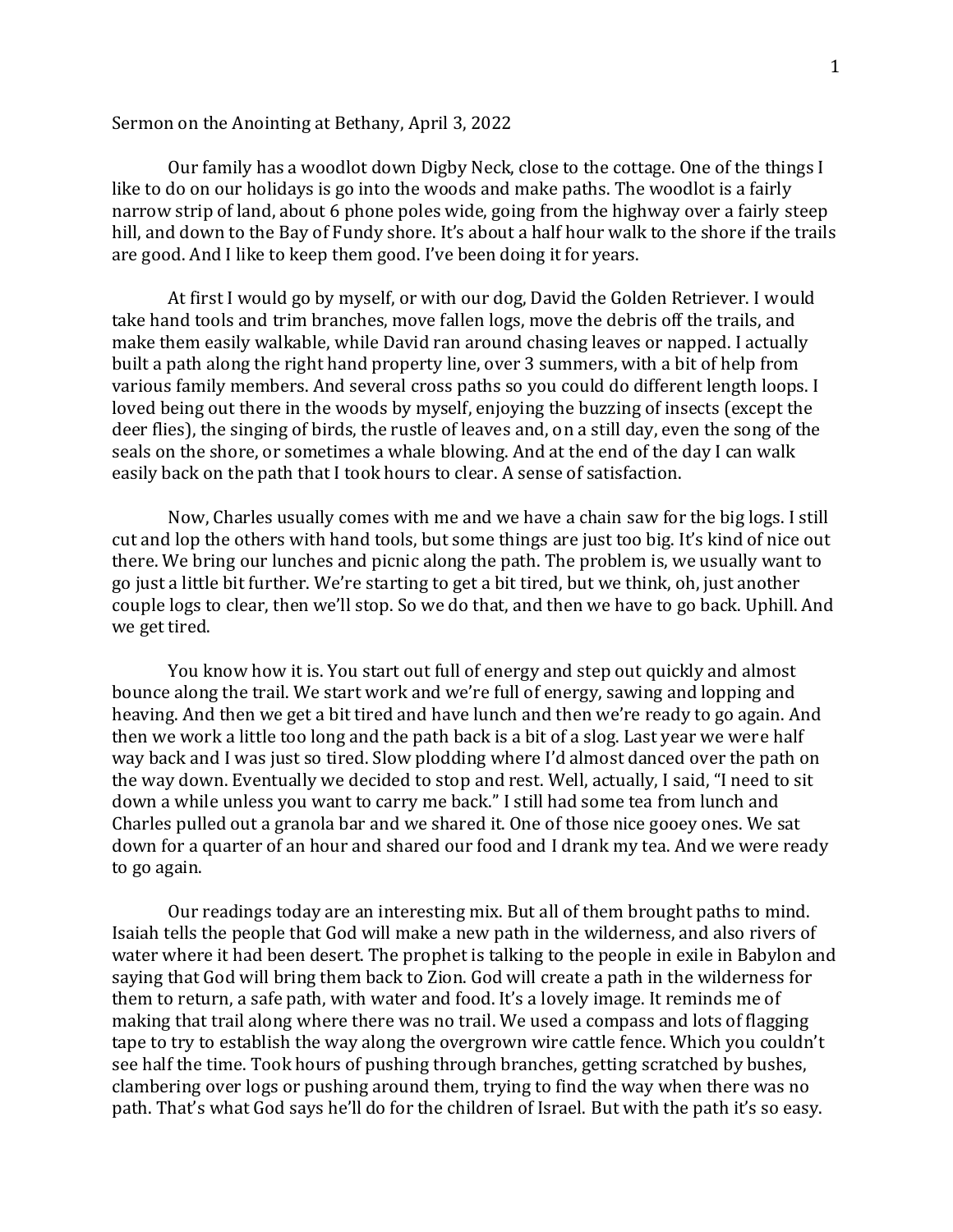God will make a way through the wilderness for us. God will create the safe path for us to walk on, the smooth path, with rivers of refreshing water. Well flagged so we don't get lost. Whatever wilderness we're in. Maybe the wilderness of Covid. Maybe personal griefs or uncertainty. And he puts up markers on that path so we don't get lost, like my trail tape. That's the law of the Lord. Mostly loving God and each other.

The psalmist sings, "When the Lord restored the fortunes of Zion, it was like a dream come true. We were filled with laughter and joy." The path to this place has been hard, full of weeping, like those who go out weeping carrying the seed to sow - maybe their last seed and what they might otherwise have been eating - but then at harvest they come back shouldering their sheaves and singing songs of joy.

When the Lord restores the fortunes of Zion (or the church), it's like a dream come true. All the work, all the anxiety, all the toil has been rewarded and we don't know if we're awake or dreaming, it seems so good.

St. Paul, in his letter to the Philippians (my favourite one of his letters), says that his life goal is to know Jesus. Union with Jesus. At first he tried to have union with God by his own efforts, keeping the law scrupulously, even persecuting the church to get Brownie points with God. And he said it didn't work. You can't pull yourself up to heaven by your own bootstraps. In the end, he realised it was all a gift, a gift given to us by Jesus Christ. It is in Christ, when we rest in Christ, that we can find righteousness growing within us, by the grace of God.

St. Paul says he desires nothing more than to be one with Christ. One with him in his resurrection and even one with him in his death and passion, if that will bring him closer to Jesus. Is that our goal, too: union with God in Christ,? It's interesting that Paul isn't concerned about how he gets there: through joy and happiness or through suffering with Christ and Christ's people. None of that matters to Paul. All that matters is the joy of loving union with God. When we follow Jesus, we are not guaranteed a bed of roses. But we do find a much deeper joy than any bed of roses can give us.

And St. Paul forgets what has gone before and keeps pressing on to achieve that goal. He never loses sight of it. It's easy in life to forget what we're doing and get sidetracked. We've all experienced this in little ways when we get up to go into the kitchen and get something and then once we're there we forget what we were going for. Or me following a side path for half an hour and discovering it doesn't go anywhere and maybe getting a bit lost so it's hard to get back to the main path.

But we can do it in bigger ways, too. Like when we want our kids to do something in particular and we nag them about it and punish them and get grouchy and downright mean sometimes and forget the bigger goal of having a good relationship. We forget that part and it becomes about winning, but we end up losing bigtime. It's good to keep our main goals in mind - and actually to figure out what our main goals are - and Paul's main goal was union with Christ. And he forgot about all the smaller things in pressing forward to achieve that.